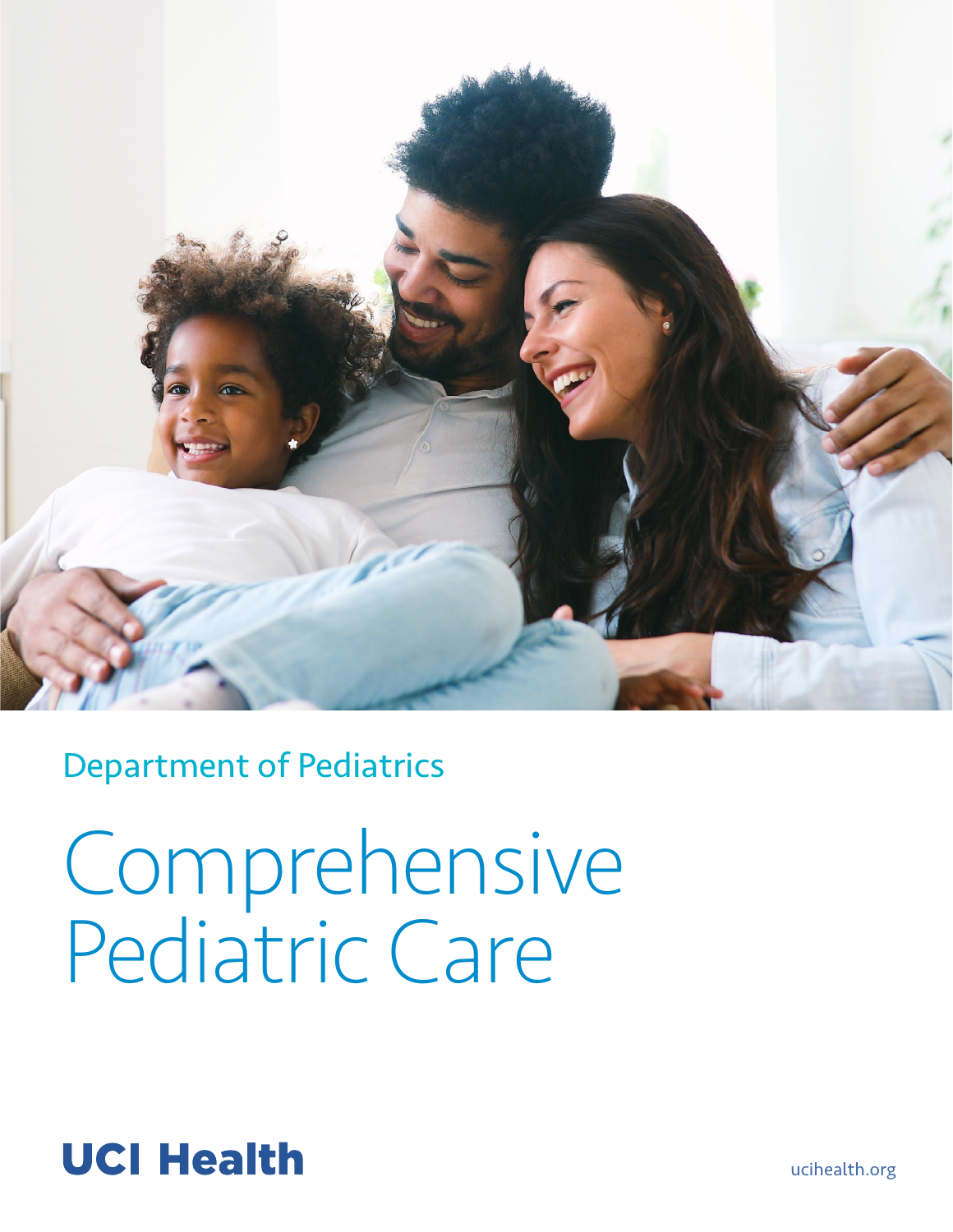The UCI Health Department of Pediatrics provides expert and comprehensive care for children from birth to early adulthood at locations across Orange County. Our board-certified pediatricians and pediatric specialists deliver a complete range of services.

For more information about our pediatric care, or to make an appointment, call 714-456-7002.

657-282-6356

| <b>Primary Care</b>                                                                                     |                              |                                                      |
|---------------------------------------------------------------------------------------------------------|------------------------------|------------------------------------------------------|
| <b>Locations</b>                                                                                        | <b>Providers</b>             | <b>Services</b>                                      |
| <b>Gottschalk Medical Plaza</b>                                                                         | Pei Lin N. Chang, MD         | Annual anemia check                                  |
| 1 Medical Plaza Drive<br>Irvine, CA 92697                                                               | Amy Cheng, MD                | Comprehensive developmental assessment and treatment |
| 949-824-8600                                                                                            | Melitza J. Cobham-Browne, MD | Evaluation and treatment of childhood obesity        |
|                                                                                                         | Elsie R. Hidalgo, MD         | Evaluation of eating disorders                       |
| UCI Health Family Health                                                                                | Candice Taylor Lucas, MD     | Imaging                                              |
| Center - Santa Ana<br>800 N. Main St.                                                                   | Penny Murata, MD             | Laboratory services                                  |
| Santa Ana, CA 92701                                                                                     | Jeesun Nam, MD               | Same-day appointments                                |
| 657-282-6355                                                                                            | Leticia Oliveros, MD         | Walk-in care                                         |
| UCI Health Family Health<br>Center - Anaheim<br>2441 W. La Palma Ave.<br>Suite 100<br>Anaheim, CA 92801 | Varalakshmi Reddy, MBBS      | Well visit and immunization appointments             |
|                                                                                                         | Wesley Wong, MD              |                                                      |

| <b>Developmental and Behavioral</b>                                                                                 |                                |                                                          |  |
|---------------------------------------------------------------------------------------------------------------------|--------------------------------|----------------------------------------------------------|--|
| Location                                                                                                            | <b>Providers</b>               | <b>Services</b>                                          |  |
| The Center for Autism and<br>Neurodevelopmental Disorders<br>2500 Red Hill Ave.<br>Suite 100<br>Santa Ana, CA 92705 | Ruby Aguirre, RBT              | Applied behavioral consultation and intervention         |  |
|                                                                                                                     | Cassie Bench, SLP              | Assessment and diagnosis of neurodevelopmental disorders |  |
|                                                                                                                     | Jeanne Anne Carriere, PhD, LEP | Case management                                          |  |
|                                                                                                                     | Peter Chung, MD                | Education consultation                                   |  |
| 949-267-0400<br>thecenter4autism@uci.edu                                                                            | Jean Gehricke, PhD             | Individual, family and group therapy                     |  |
|                                                                                                                     | Geeta Grover, MD               | Medication management                                    |  |
|                                                                                                                     | Kristen Joyner, PsyD           | Occupational and physical therapy                        |  |
|                                                                                                                     | Marc Lerner, MD                | Parent education and training                            |  |
|                                                                                                                     | Stephen Mott, MD               | Pediatric neurology                                      |  |
|                                                                                                                     | Karryn Naranjo, BCBA           | Psychology                                               |  |
|                                                                                                                     | Chelsea O'Haire, PsyD          | Social skills group therapy                              |  |
|                                                                                                                     | Thusa Sabapathy, MD            | Speech and language therapy                              |  |
|                                                                                                                     | Elyse Schoenwald, CPNP-PC      | Support groups                                           |  |
|                                                                                                                     | Robin Steinberg Epstein, MD    |                                                          |  |
|                                                                                                                     | Sabrina Schuck, MD             |                                                          |  |
|                                                                                                                     | Michelle Wahlquist, SLP        |                                                          |  |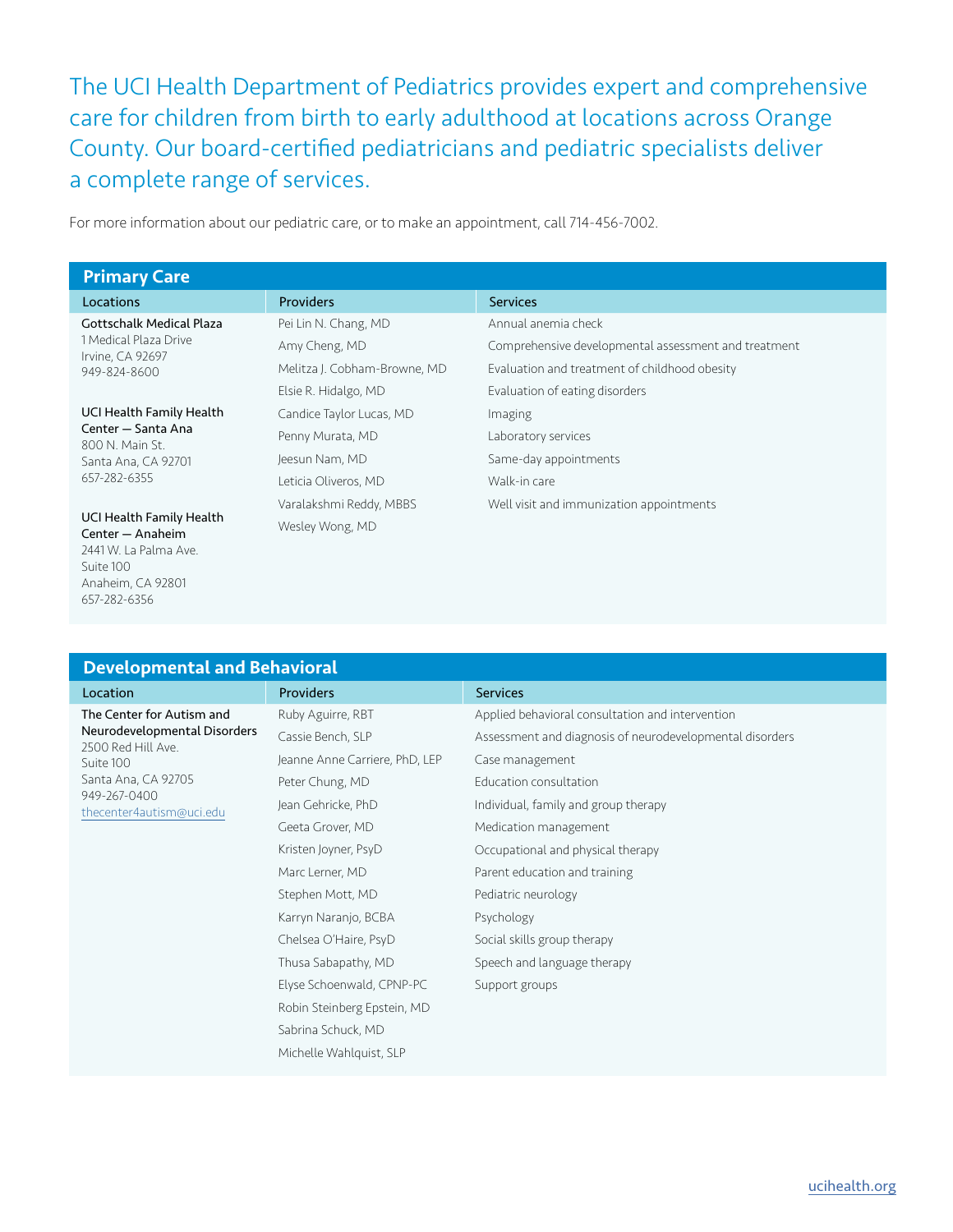| <b>Cardiology</b>                                                              |                         |                                                                |
|--------------------------------------------------------------------------------|-------------------------|----------------------------------------------------------------|
| Locations                                                                      | <b>Providers</b>        | <b>Conditions Treated</b>                                      |
| <b>CHOC Subspecialty</b><br>Cardiology Clinic<br>505 S. Main Street, Suite 600 | Anjan Batra, MD         | All congenital heart defects                                   |
|                                                                                | Nafiz Kiciman, MD       | Arrhythmias, abnormal EKGs, and other electrophysiology issues |
| Orange, CA 92868                                                               | Sanjay P. Sinha, MD     | Bacterial endocarditis                                         |
| 714-509-3939                                                                   | Richard E. Swensson, MD | Cardiomyopathy                                                 |
| 714-509-3949                                                                   |                         | Heart failure                                                  |
| <b>Irvine Pediatrics</b>                                                       |                         | Heart murmurs                                                  |
| 16300 Sand Canyon Ave.                                                         |                         | Hemangioma and vascular anomalies                              |
| Suite 811                                                                      |                         | High blood pressure                                            |
| Irvine, CA 92618                                                               |                         | Kawasaki disease                                               |
|                                                                                |                         | Loss of consciousness, fainting                                |
|                                                                                |                         | Metabolic disorders                                            |
|                                                                                |                         | Neonatal-perinatal issues                                      |
|                                                                                |                         | Neuromuscular disorders                                        |
|                                                                                |                         | Pericarditis                                                   |
|                                                                                |                         | Sports cardiology testing                                      |

| <b>Endocrinology</b>                                                               |                  |                                                                                                  |
|------------------------------------------------------------------------------------|------------------|--------------------------------------------------------------------------------------------------|
| Locations                                                                          | <b>Providers</b> | <b>Conditions Treated</b>                                                                        |
| <b>CHOC Children's</b><br>1201 W. La Veta Ave.<br>Orange, CA 92868<br>888-770-2462 | Ajanta Naidu, MD | Adrenal gland disorders, including Cushing syndrome<br>and Addison's disease                     |
|                                                                                    | Marjan Haghi, MD | Bone metabolism                                                                                  |
|                                                                                    |                  | <b>Diabetes</b>                                                                                  |
| <b>Gottschalk Medical Plaza</b>                                                    |                  | Disorders of glucose metabolism                                                                  |
| 1 Medical Plaza Drive<br>Irvine, CA 92697<br>714-456-7720                          |                  | Disorders of sexual development, including ambiguous genitalia,<br>precocious or delayed puberty |
|                                                                                    |                  | Growth disorders, including turner syndrome and gigantism                                        |
|                                                                                    |                  | Obesity                                                                                          |
|                                                                                    |                  | Parathyroid gland disorders                                                                      |
|                                                                                    |                  | Pituitary gland disorders                                                                        |
|                                                                                    |                  | Thyroid disorders                                                                                |
|                                                                                    |                  | Water and electrolyte imbalance                                                                  |

| <b>Gender Diversity</b>                                                                                                                       |                            |                                   |
|-----------------------------------------------------------------------------------------------------------------------------------------------|----------------------------|-----------------------------------|
| Locations                                                                                                                                     | <b>Providers</b>           | <b>Services</b>                   |
| <b>UCI Health</b><br><b>Gender Diversity Program</b><br>101 The City Dr. South<br>Pavilion 3, Building 29<br>Orange, CA 92868<br>714-456-6025 | Ajanta Naidu, MD           | Community connections and support |
|                                                                                                                                               | Maryjane Vennat, MD        | Gender-affirming hormone therapy  |
|                                                                                                                                               | Jeffrey D. Vu, DNP, FNP-BC | HIV prevention (PrEP)             |
|                                                                                                                                               |                            | Patient and family counseling     |
|                                                                                                                                               |                            | Puberty suppression               |
| <b>UCI Health</b>                                                                                                                             |                            | Referrals to specialty physicians |
| <b>Gottschalk Medical Plaza</b>                                                                                                               |                            | Routine STI screening             |
| 1 Medical Plaza Drive<br>Irvine, CA 92697                                                                                                     |                            | Sexual health education           |
| 714-456-6025                                                                                                                                  |                            |                                   |

Manchester Building 200 Manchester Suite 650 Orange, CA 92868 714-456-6025

[ucihealth.org](http://ucihealth.org)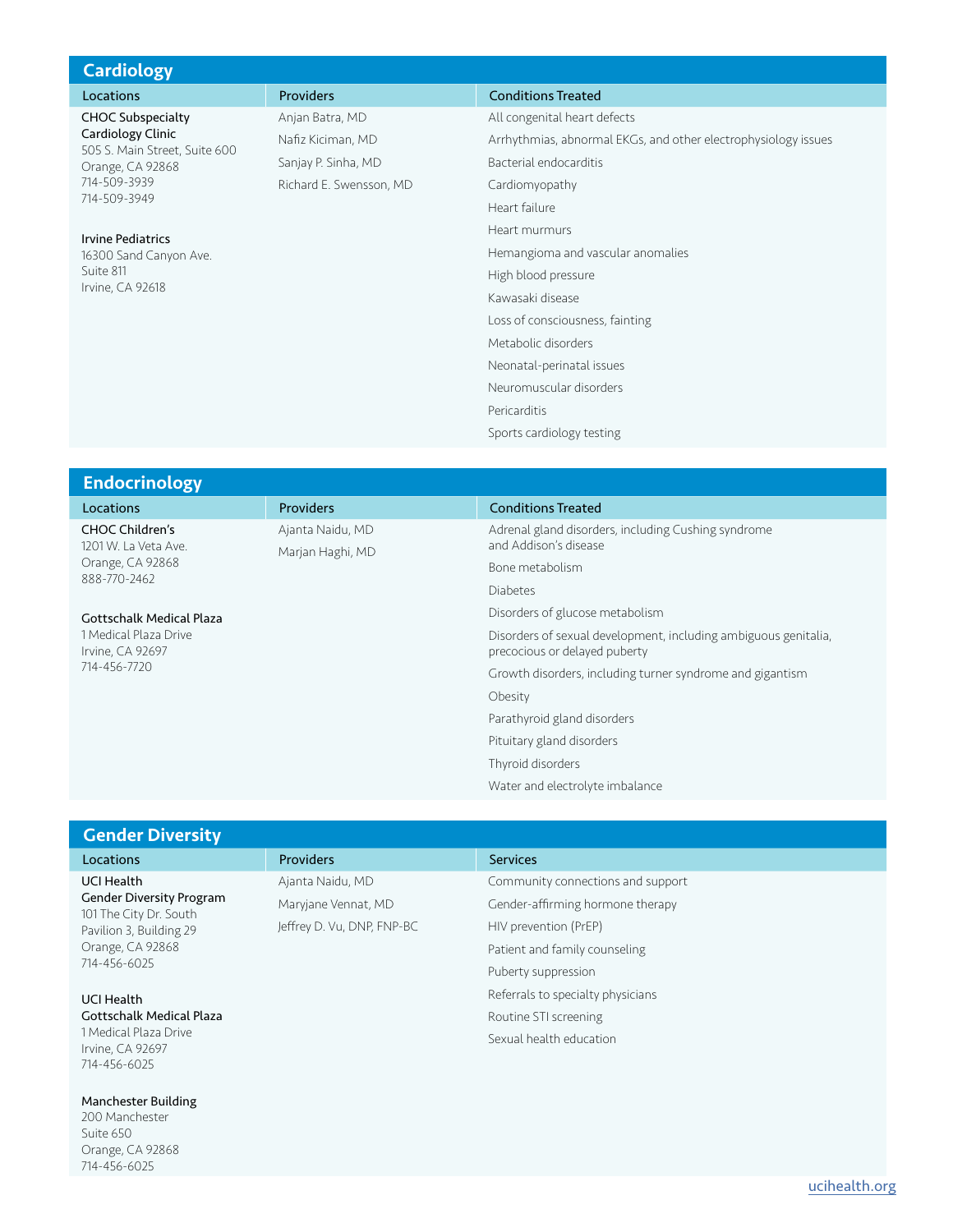| <b>Genetic &amp; Genomic Medicine</b>                                                                                       |                                |                                                         |
|-----------------------------------------------------------------------------------------------------------------------------|--------------------------------|---------------------------------------------------------|
| Locations                                                                                                                   | <b>Providers</b>               | <b>Services</b>                                         |
| Chao Family Comprehensive<br><b>Cancer Center</b><br>Pavilion 3, Building 29, Suite 180<br>Orange, CA 92868<br>714-456-8000 | Meghan Blunt, MS, LCGC         | Diagnosis and management of genetic metabolic disorders |
|                                                                                                                             | Maureen Bocian, MD, MS         | Diagnosis and treatment of Prader-Willi syndrome        |
|                                                                                                                             | Elizabeth C. Chao, MD          | Genetic cancer risk assessments                         |
|                                                                                                                             | Pamela Flodman, MSc, MS, LCGC  | Lysosomal disorders program                             |
| <b>CHOC Children's Subspecialty</b><br>Clinic<br>1201 W. La Veta Ave.<br>Orange, CA 92868<br>888-770-2462                   | Kathryn French, MS, LCGC       | Medical genetics consultations                          |
|                                                                                                                             | Natalie Gallant, MD            | Preconception and prenatal                              |
|                                                                                                                             | John J. Gargus, MD, PhD        | genetic consultations                                   |
|                                                                                                                             | Meghan Gillespie, MS, LCGC     |                                                         |
| <b>Memorial Care</b><br>Miller Children's & Women's<br>Hospital Long Beach<br>Stramski Children's<br>Developmental Center   | June-Anne Gold, MD             |                                                         |
|                                                                                                                             | Katherine Hall, MSBT, MS, LCGC |                                                         |
|                                                                                                                             | Virginia Kimonis, MD           |                                                         |
|                                                                                                                             | Angela Myers, MD               |                                                         |

Deepika Nathan, MS, LCGC

Valerie Watiker, MD, MS Michael Zaragoza, MD, PhD

Kathryn Singh, MPH, MS, LCGC

Leslie Raffel, MD

Developmental Center 2650 Elm Ave. Suite 301 Long Beach, CA 90806 877-696-3622

#### UCI Health Digestive Disease Center — Newport

1640 Newport Blvd., Suite 350 Costa Mesa, CA 92627 888-717-4463

### UCI Health Women's Healthcare Center & Center for Fetal Evaluation 200 S. Manchester Ave. Suite 600 Orange, CA 92868 714-456-5780

UCI Medical Center 101 The City Drive South Pavilion I Orange, CA 92868 877-824-3627

Clinic

#### Neurology Locations **Providers** Providers **Providers** Conditions Treated CHOC Children's Subspecialty 505 S. Main St. Suite 350 Orange CA 92868 888-770-2462 The Center for Autism and Neurodevelopmental Disorders 2500 Red Hill Ave. Suite 100 Santa Ana, CA 92705 949-267-0400 Autumn S. Ivy, MD, PhD Ira Lott, MD Stephen Mott, MD Cerebral palsy Childhood epilepsy Down syndrome Genetic disorders with neurological manifestations Headaches, migraine Hypoxic-ischemic encephalopathy Neurodevelopmental disabilities, autism Seizures Tics, tourette syndrome

## [ucihealth.org](http://ucihealth.org)